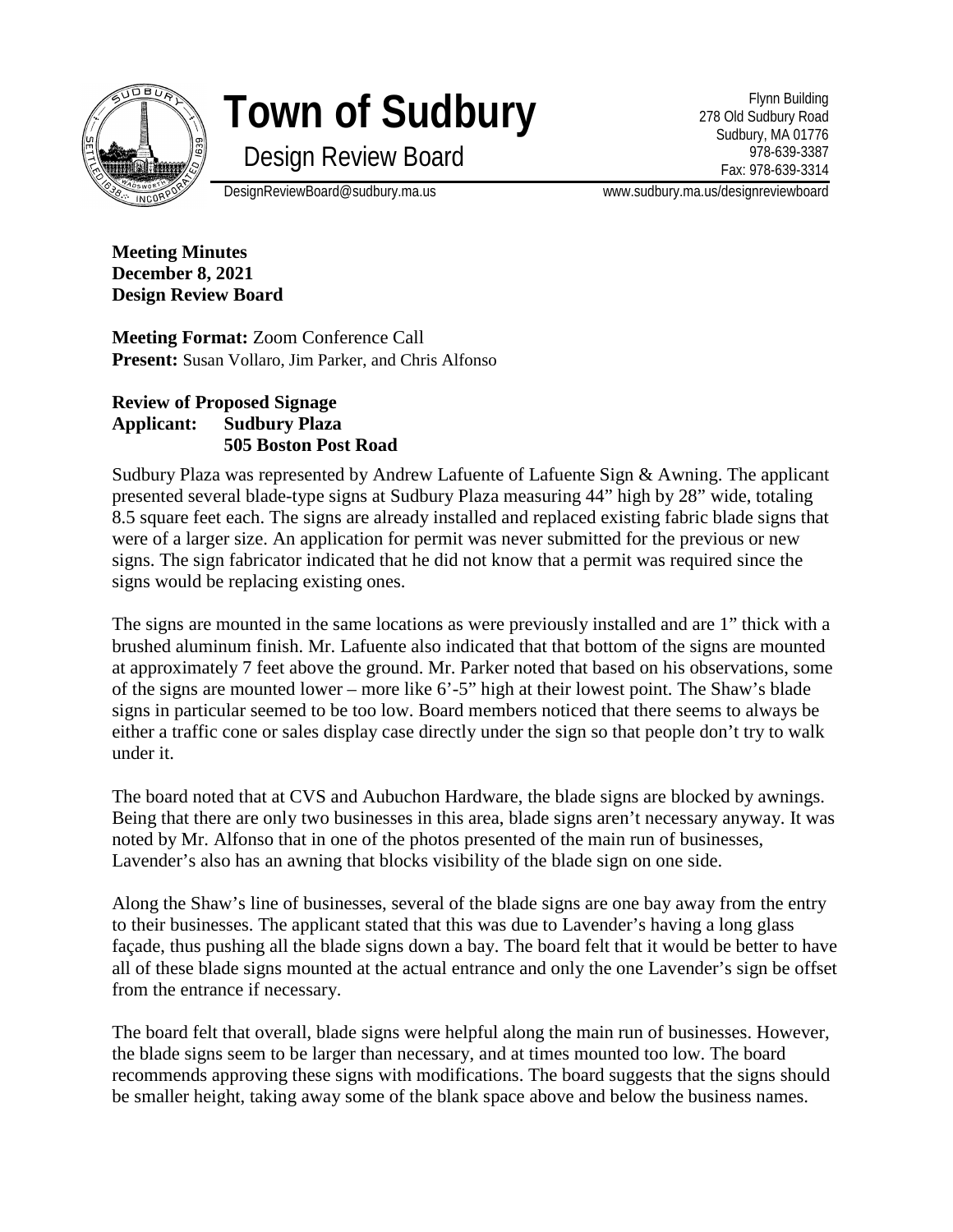**Meeting Minutes December 8, 2021 Design Review Board** Pg. 2 of 3

This would decrease the blade square footage (potentially giving more allowable s.f. to the main business signs). This would also allow the blade signs to be mounted higher as needed. The board also felt that blade signs were not needed at Shaw's. Apart from being the large anchor business, the entries to Shaw's are perpendicular to traffic and protrude significantly forward compared to the other business. Signage directly above the entrances would be more useful than blade signs. The board believes that the Shaw's blade signs should be removed for this reason, but more importantly because they seem to be mounted too low.

### **Review of Proposed Site Plan and Recommendations to Planning Board Applicant: Sudbury Water District 199 Raymond Road**

Sudbury Water District was represented by Vincent Roy, Executive Director Sudbury Water District as well as Kyle Hay and Sara Francis of Weston & Sampson. The applicant presented a 50'x50' insulated, heated structure to house four large steel vessels that will treat water for elevated levels of PFAS. The building will be set back from the road, behind the existing Sudbury water district building. This is a somewhat temporary structure, with an estimated life span of 35 years for the siding. The filter vessels will most likely last approximately 20 years. While this extra water treatment is necessary now, it is not known if it will be needed beyond this time span, so a permanent building may not be necessary. The building needs to go up quickly and low cost, so this added to the case for a prefab, non-permanent structure. This particular structure is often used in the northeast and can withstand the harsh New England climate.

The board felt that the building size and location as presented was appropriate for the need. The building will be set back 400 feet from the road and behind trees, so it will be hardly visible from the street. A neutral color finish that blends with the landscape was suggested.

### **Review of Proposed Site Plan and Recommendations to Planning Board Applicant: Herb Chambers Mercedes 141 Boston Post Road**

Herb Chambers Mercedes was represented by Josh Fox at Rollins, Rollins & Fox PC, Gabe Crocker, Dave Newhall, and Maggie Laracy, engineers at Crocker Design Group, James Milarky, Project Architect at The Curtis Architectural Group, and John Welch, Director of Construction and Facilities at Herb Chambers. The applicant proposed repurposing the bulk of the former Bosse building into a new Mercedes car dealership. The building footprint would remain essentially the same, with a small addition on the back and the removal of the existing tennis courts. The existing 92 parking spaces will be roughly tripled in the proposed scheme.

Overall, the board was pleased to see that the existing building was going to be reused rather than demolishing and starting over. However, there was some feedback on the proposal.